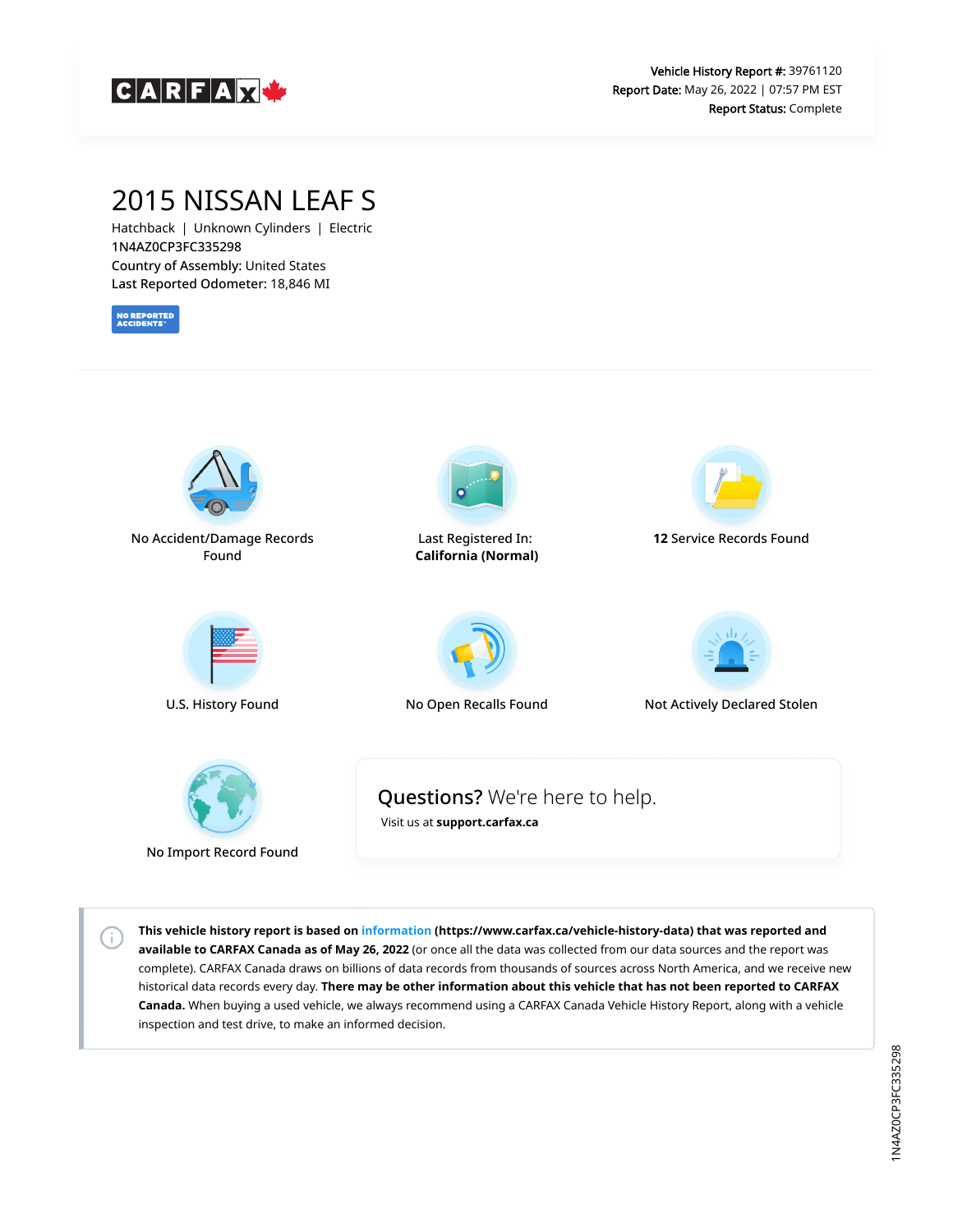# **Vehicle History Report**



# **AL** Accident/Damage

There are no accidents/damage reported on this vehicle.

#### Registration

This vehicle has been registered in the state of **California** in the **United States**. No major title problems were reported.

**We checked for:** Salvage, Junk, Rebuilt, Fire, Flood, Hail and Lemon.

### Service Records

| <b>DATE</b> | <b>ODOMETER</b> | <b>SOURCE</b>                                                                          | <b>DETAILS</b>                                                                                                                                      |
|-------------|-----------------|----------------------------------------------------------------------------------------|-----------------------------------------------------------------------------------------------------------------------------------------------------|
| 2015 Nov 18 |                 | Premier Nissan of Stevens Creek<br>Santa Clara, California, United States              | <b>Vehicle serviced</b><br>Pre-delivery inspection completed<br>$\bullet$<br>Vehicle washed/detailed<br>$\bullet$<br>VIN glass etching vin etched   |
| 2015 Dec 7  |                 | Infiniti Nissan of San Francisco<br>San Francisco, California, United<br><b>States</b> | <b>Vehicle serviced</b><br>• Vehicle washed/detailed                                                                                                |
| 2016 Feb 5  |                 | Infiniti of San Francisco<br>San Francisco, California, United<br><b>States</b>        | <b>Vehicle serviced</b><br>A/C and heating system checked<br>Trim checked<br>$\bullet$<br>Emissions or safety inspection performed                  |
| 2016 Sep 16 | 2,532 MI        | Infiniti of San Francisco<br>San Francisco, California, United<br><b>States</b>        | <b>Vehicle serviced</b><br>Emissions or safety inspection performed                                                                                 |
| 2016 Oct 7  | 2,754 MI        | Infiniti of San Francisco<br>San Francisco, California, United<br><b>States</b>        | <b>Vehicle serviced</b><br>Emissions or safety inspection performed                                                                                 |
| 2016 Oct 19 | 2,840 MI        | Infiniti of San Francisco<br>San Francisco, California, United<br><b>States</b>        | <b>Vehicle serviced</b><br>Tire repaired<br>Vehicle washed/detailed<br>Emissions or safety inspection performed                                     |
| 2017 Jun 22 | 4,867 MI        | Infiniti of San Francisco<br>San Francisco, California, United<br>States               | <b>Vehicle serviced</b><br>Maintenance inspection completed<br>Axles checked<br>Vehicle washed/detailed<br>Emissions or safety inspection performed |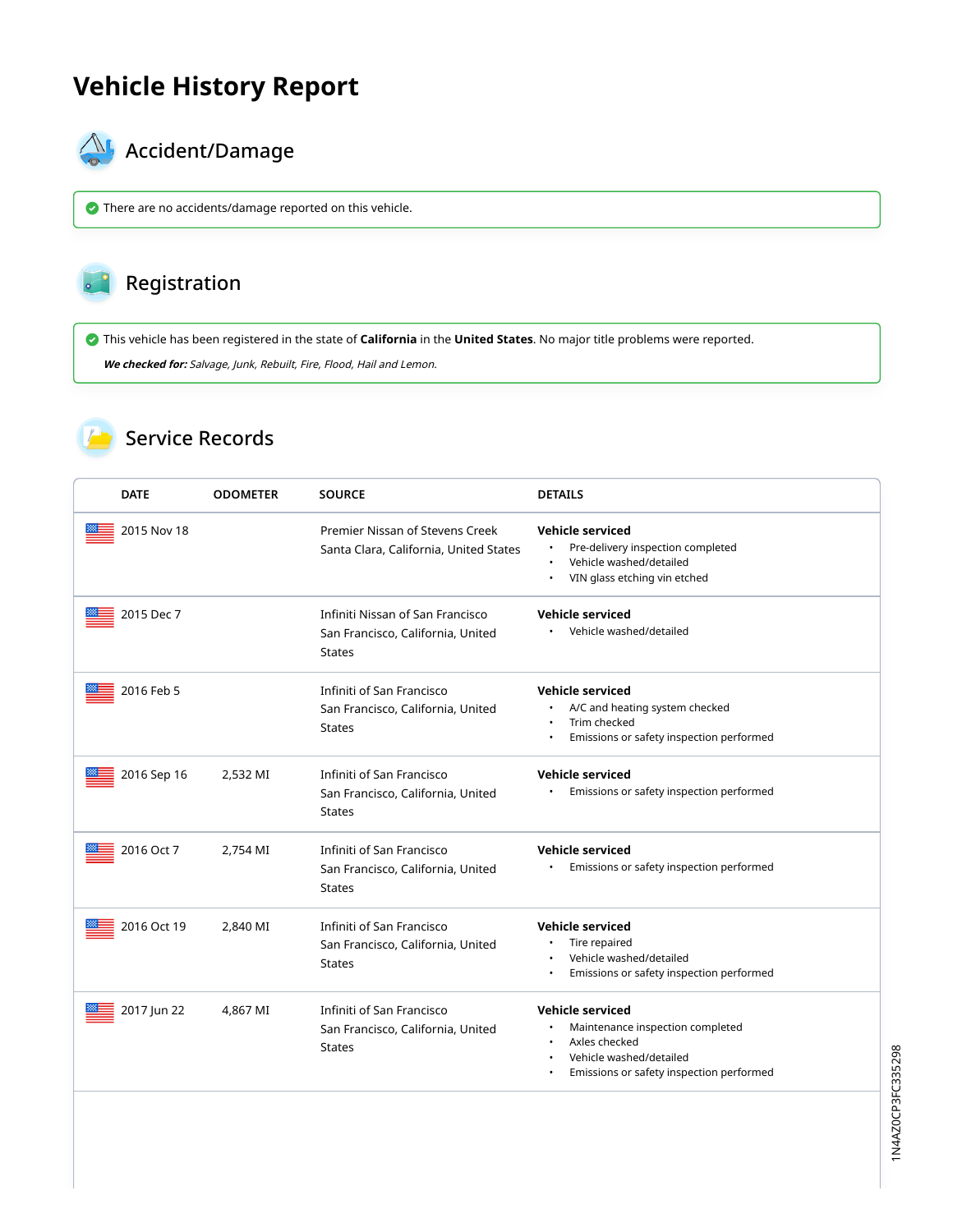| <b>DATE</b> | <b>ODOMETER</b> | <b>SOURCE</b>                                                                     | <b>DETAILS</b>                                                                                                                                                                                                                                           |
|-------------|-----------------|-----------------------------------------------------------------------------------|----------------------------------------------------------------------------------------------------------------------------------------------------------------------------------------------------------------------------------------------------------|
| 2017 Sep 27 | 5,622 MI        | Infiniti of San Francisco<br>San Francisco, California, United<br><b>States</b>   | <b>Vehicle serviced</b><br>Maintenance inspection completed<br>$\bullet$<br>Anti-theft/keyless system checked<br>$\bullet$<br>Tire pressure monitoring system checked<br>$\bullet$<br>One tire replaced<br>Emissions or safety inspection performed<br>٠ |
| 2017 Dec 22 | 6.225 MI        | Infiniti of San Francisco<br>San Francisco, California, United<br><b>States</b>   | <b>Vehicle serviced</b><br>Maintenance inspection completed<br>٠<br>Vehicle washed/detailed<br>$\bullet$<br>Right rear window replaced<br>$\bullet$<br>Emissions or safety inspection performed<br>$\bullet$                                             |
| 2018 Dec 4  |                 | Infiniti of San Francisco<br>San Francisco, California, United<br><b>States</b>   | <b>Vehicle serviced</b><br>Pre-delivery inspection completed<br>٠<br>Safety inspection performed<br>٠                                                                                                                                                    |
| 2020 Sep 22 | 16,524 MI       | Big O Tires - San Francisco<br>San Francisco, California, United<br><b>States</b> | Vehicle serviced<br>Alignment checked<br>٠<br>Tire(s) replaced<br>$\bullet$<br>Tire repaired<br>٠                                                                                                                                                        |
| 2021 Mar 2  | 18,846 MI       | Big O Tires - San Francisco<br>San Francisco, California, United<br><b>States</b> | <b>Vehicle serviced</b><br>Alignment performed<br>٠<br>Tire condition and pressure checked<br>$\bullet$<br>Tire(s) replaced<br>٠                                                                                                                         |

# <span id="page-2-1"></span>Open Recalls

 No safety recall information available as of the date/time that this report was generated. For additional safety recall information and nonsafety related recall campaigns, please contact NISSAN or visit **[Nissan's website](https://nna.secure.force.com/support/ContactUsNissan?recallLookup)**.

### <span id="page-2-2"></span>Stolen Vehicle Check

This vehicle is not actively declared stolen.

# <span id="page-2-0"></span>Detailed History

| <b>DATE</b>      | <b>ODOMETER</b> | <b>SOURCE</b>                                                                                         | <b>RECORD TYPE</b> | <b>DETAILS</b>   |
|------------------|-----------------|-------------------------------------------------------------------------------------------------------|--------------------|------------------|
| 2015 Nov 18<br>≝ |                 | Premier Nissan of Stevens<br>Creek<br>Santa Clara, California, United<br>States                       | Service Record     | Vehicle serviced |
| ≝<br>2015 Dec 7  |                 | Infiniti Nissan of San Francisco Service Record<br>San Francisco, California,<br><b>United States</b> |                    | Vehicle serviced |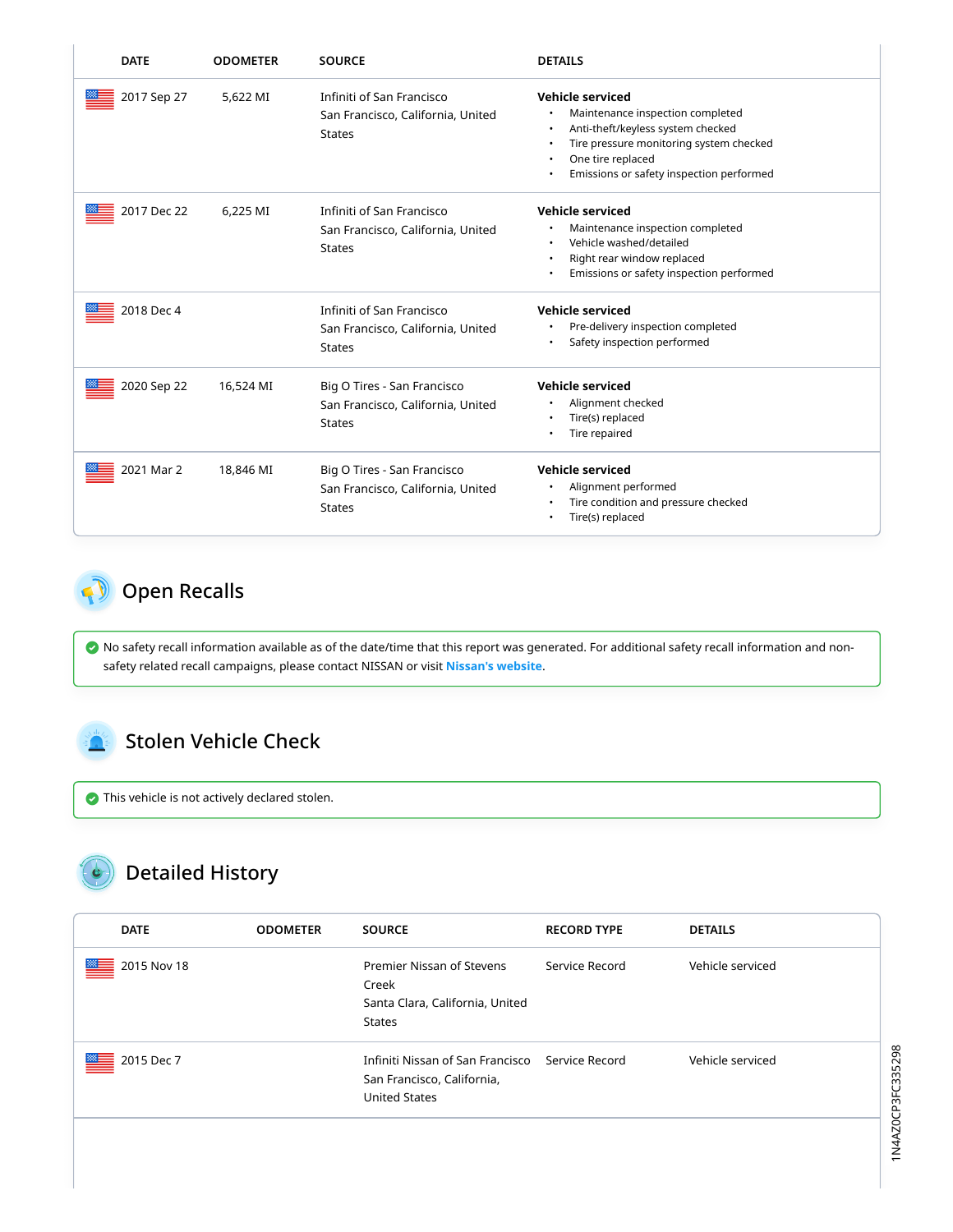| <b>DATE</b> | <b>ODOMETER</b> | <b>SOURCE</b>                                                                     | <b>RECORD TYPE</b>              | <b>DETAILS</b>                                                                                           |
|-------------|-----------------|-----------------------------------------------------------------------------------|---------------------------------|----------------------------------------------------------------------------------------------------------|
| 2015 Dec 28 |                 | Motor Vehicle Dept.<br>California, United States                                  | <b>DMV Record</b><br>Adjustment | Title issued or updated<br>Loan or lien reported<br>First Owner Reported<br>Previous Use: Personal lease |
| 2016 Feb 5  |                 | Infiniti of San Francisco<br>San Francisco, California,<br><b>United States</b>   | Service Record                  | Vehicle serviced                                                                                         |
| 2016 Sep 16 | 2,532 MI        | Infiniti of San Francisco<br>San Francisco, California,<br><b>United States</b>   | Service Record                  | Vehicle serviced                                                                                         |
| 2016 Oct 7  | 2,754 MI        | Infiniti of San Francisco<br>San Francisco, California,<br><b>United States</b>   | Service Record                  | Vehicle serviced                                                                                         |
| 2016 Oct 19 | 2,840 MI        | Infiniti of San Francisco<br>San Francisco, California,<br><b>United States</b>   | Service Record                  | Vehicle serviced                                                                                         |
| 2017 Jun 22 | 4,867 MI        | Infiniti of San Francisco<br>San Francisco, California,<br><b>United States</b>   | Service Record                  | Vehicle serviced                                                                                         |
| 2017 Sep 27 | 5,622 MI        | Infiniti of San Francisco<br>San Francisco, California,<br><b>United States</b>   | Service Record                  | Vehicle serviced                                                                                         |
| 2017 Dec 22 | 6,225 MI        | Infiniti of San Francisco<br>San Francisco, California,<br><b>United States</b>   | Service Record                  | Vehicle serviced                                                                                         |
| 2018 Dec 4  |                 | Infiniti of San Francisco<br>San Francisco, California,<br>United States          | Service Record                  | Vehicle serviced                                                                                         |
| 2019 Feb 7  |                 | Motor Vehicle Dept.<br>California, United States                                  | <b>DMV Record</b><br>Adjustment | Title issued or updated<br>New Owner reported                                                            |
| 2020 Sep 22 | 16,524 MI       | Big O Tires - San Francisco<br>San Francisco, California,<br><b>United States</b> | Service Record                  | Vehicle serviced                                                                                         |
| 2021 Mar 2  | 18,846 MI       | Big O Tires - San Francisco<br>San Francisco, California,<br><b>United States</b> | Service Record                  | Vehicle serviced                                                                                         |
| 2022 Mar 2  |                 | Motor Vehicle Dept.<br>California, United States                                  | <b>DMV Record</b><br>Adjustment | Title issued or updated<br>New Owner reported                                                            |



Questions? We're here to help.

Visit us at **[support.carfax.ca](https://support.carfax.ca/en/support/home)**